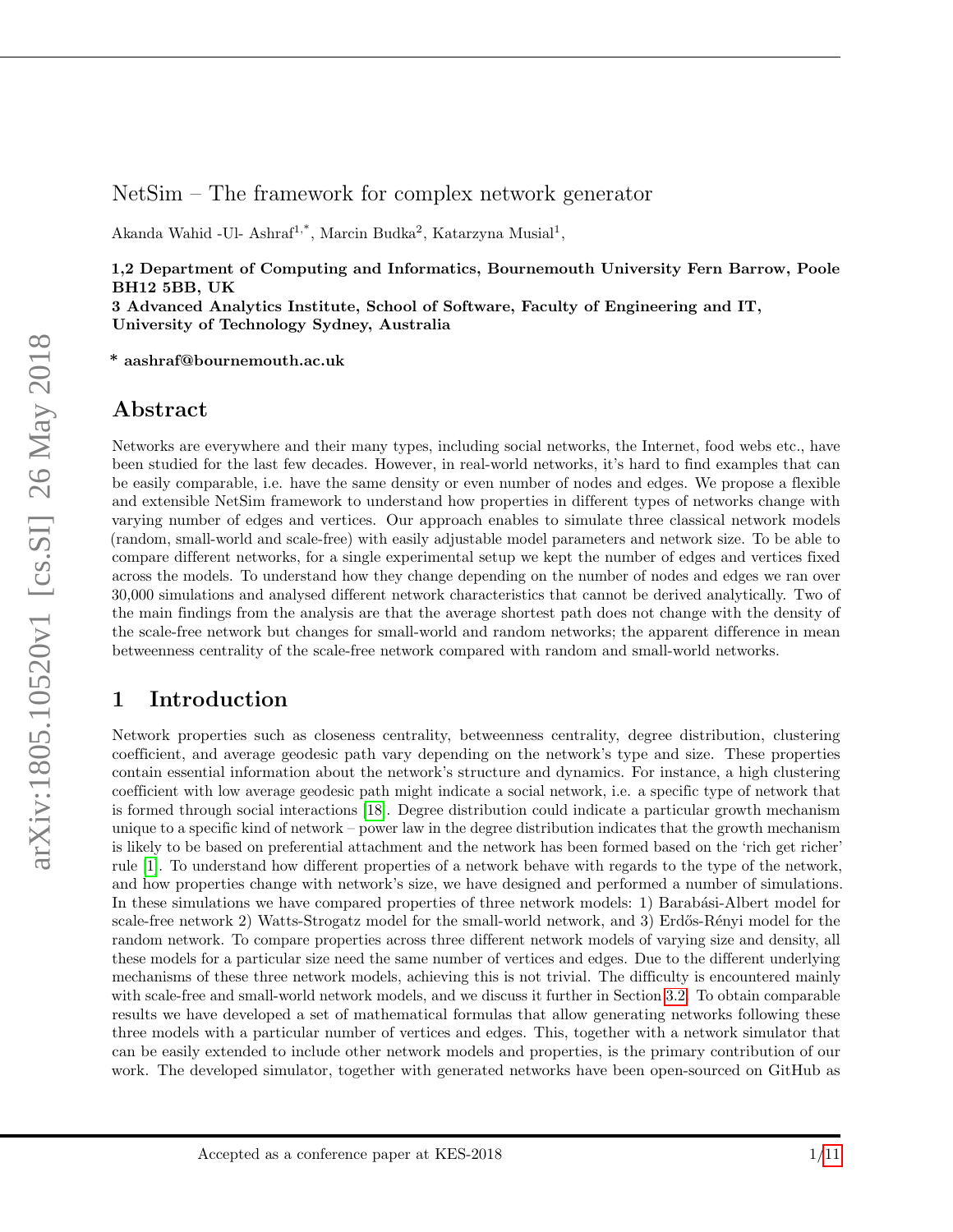an R package<sup>[1](#page-1-0)</sup>. The entire simulation workflow has been automated, so the user only needs to define input parameters to get a comprehensive set of results in the shape of multiple plots and tables. The second and equally important contribution of this research is the comprehensive analysis of the results of over 30,000 simulations, run to generate and investigate networks following different network models. We have measured three types of network properties: 1) centralities (betweenness and closeness), 2) average shortest path, and 3) global clustering coefficient. For a given network model, we varied the number of vertices and edges, yet keeping them fixed across all three network types to make the results comparable.In Section [2](#page-1-1) we present a brief overview of existing network generators. Next, the proposed NetSim framework together with implemented network models are introduced in Section [3.](#page-1-2) In Section [4,](#page-3-0) we describe the design of the experiment that enables comparison of properties of implemented models, followed by results analysis in Section [5.](#page-4-0) Finally, conclusions are provided in Section [6.](#page-9-1)

# <span id="page-1-1"></span>2 Brief Overview of Network Generators Landscape

To the best of our knowledge, there does not exist a framework which generates comparable simulated networks in a comprehensive way for the random graph, scale-free, and small-world networks with a wide range of parameters but keeping the number of edges and vertices equal for all networks.

The igraph package [\[2\]](#page-9-2) is a collection of network analysis tools available in R, Python and C. In our developed framework we have used igraph library in R for generating individual models and calculating network properties. However, our NetSim framework allows to generate all three models, with constant number of edges and vertices for a range of different parameters and to save all the calculated properties as serialised objects which are then used to present the results in a transparent manner with generated plots. The whole process is automated and the user does not need to worry about keeping the number of edges and vertices the same, only vertices are taken as inputs.

Brain Connectivity Toolbox [\[14\]](#page-10-2) is a MATLAB toolbox for complex network analysis of structural and functional brain connectivity datasets. This toolbox has several models, including random and scale-free networks, and includes tools for network comparison which however focus mainly on different community structures, not network properties.

 $MatlabBGL$  [\[6\]](#page-10-3) is another MATLAB package for working with graphs. It is based on the Boost Graph Library and enables generation of simple models like random graphs and cycle graph [\[15\]](#page-10-4).

Stanford Network Analysis Platform (SNAP) [\[7\]](#page-10-5) is a library written in C++ for high-performance large-scale complex network analysis. It allows to generate regular and random graphs.

 $BRITE$  [\[8\]](#page-10-6) is another network topology generator. The main focus of this generator is to simulate network that mimics the characteristics of the actual Internet network. However, some important features are not considered in BRITE generator as the main goal is to reflect internet topology. One such not implemented feature is the small-world network model which the authors have pointed out in the documentation [\[8\]](#page-10-6).

There exist a plethora of other software packages that allow generating networks. While those presented above are just a few examples, it is important to emphasise that, to the best of our knowledge, none of them enables to generate, in an automated way, networks that are easily comparable. Existing tools enable to generate networks of different models, but each model is used in isolation. If the user wants to create networks that can be compared, i.e. having the same number of nodes and edges regardless of their structure, they have to work out all parameters by themselves which, as presented in the next section, is not a trivial task.

# <span id="page-1-2"></span>3 Proposed NetSim Framework

In this section, we introduce the network models implemented in the NetSim framework as well as our approach to generate networks with a consistent number of nodes/edges regardless of their structure. We have mathematically derived and empirically demonstrated our framework to be able to simulate and support analysis with varying parameters of three different network models. Our proposed framework, which has been turned into an open-source R package, NetSim, is extremely user-friendly. We can simulate large-scale

<span id="page-1-0"></span><sup>1</sup>https://github.com/AkandaAshraf/netsim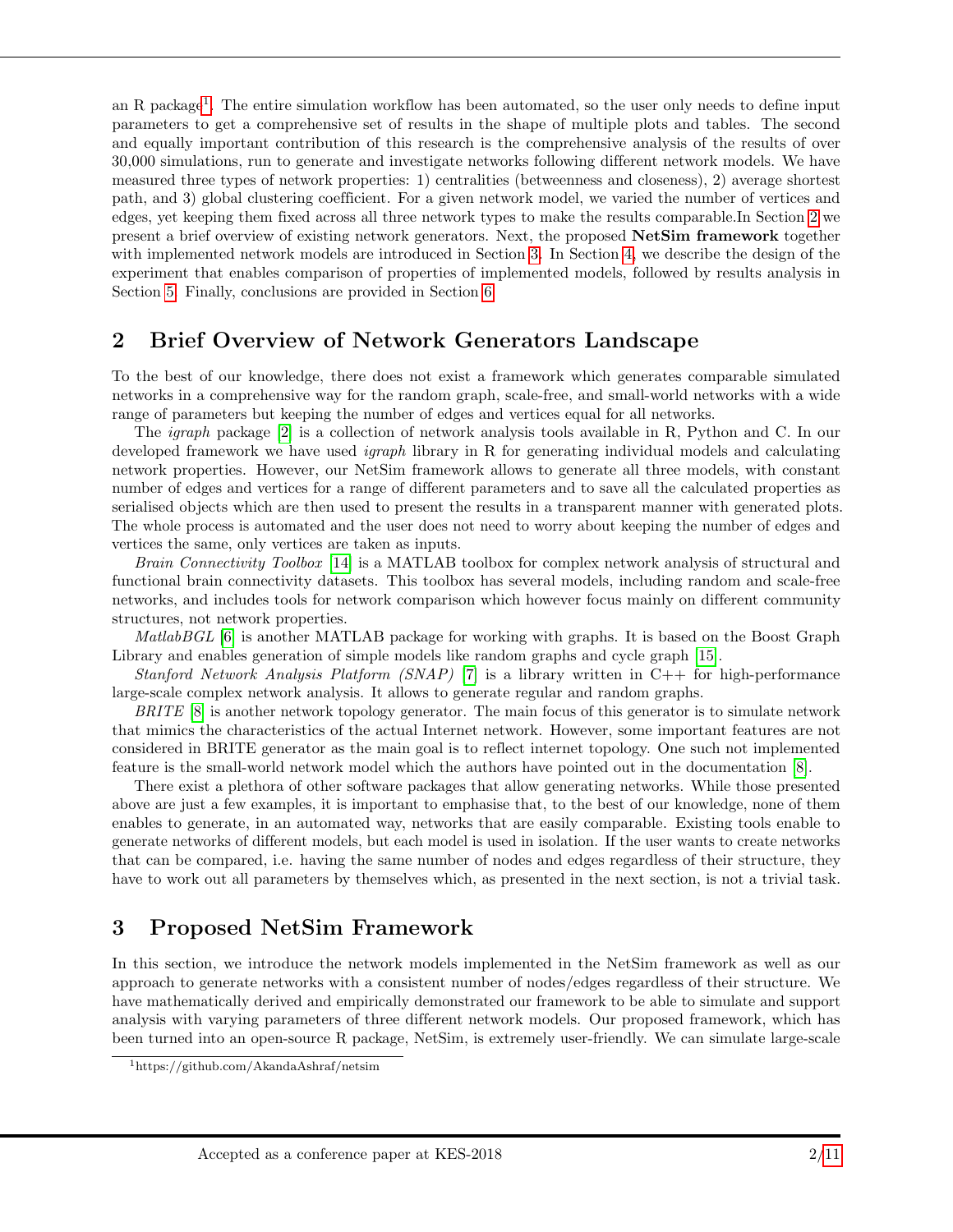networks once, calculate their properties and then save those network properties as serialised objects which can then later be fetched from hard-drive to generate plots and perform comparative analysis. This reduces the complexity of the process as generating a large scale network is computationally expensive. Our R package is based on *igraph* [\[2\]](#page-9-2) and *ggplot2* [\[19\]](#page-10-7), where the former is used for the core graph calculations and the latter for generating high resolution plots.

### 3.1 Network models

In our study, we have simulated three widely used network models: (1) Barabási-Albert model for the scale-free network [\[1\]](#page-9-0), (2) Watts-Strogatz small-world model for the small-world network [\[18\]](#page-10-0), and (3) Erdős-Rényi model for the random graph network [\[3–](#page-9-3)[5,](#page-9-4) [17\]](#page-10-8). A brief introduction of these models is given below.

Random Graph: In the random graph network model, one creates a network with some properties of interest (specific degree distribution) and otherwise random. Although random graph model was first studied by [\[17\]](#page-10-8) this model is mainly associated with Paul Erdős and Alfréd Rényi [\[3](#page-9-3)[–5\]](#page-9-4). The random graph model could also be thought of as choosing uniformly a network from the set of all possible networks with exactly  $n$ vertices and m edges. This model is often referred to as  $G(n, m)$  model for networks where n is the number of nodes and m being the number of edges. A slightly different definition is  $G(n, p)$  model where p defines the probability of edges appearing between all possible pairs of vertices.

**Scale-free Model:** The scale-free model shows power law node degree distribution  $P(k) \sim k^{-\alpha}$  (where k – node degree and  $\alpha$  – parameter whose value is typically in the range  $2 < \alpha < 3$ ) which usually indicates some interesting underlying process [\[9,](#page-10-9) [11\]](#page-10-10). This kind of distribution was first discussed by Price [\[13\]](#page-10-11). Price, in turn, was inspired by Herbert Simon, who discusses power law in a variety of non-network economic data [\[16\]](#page-10-12). Simon showed mathematically the fact that 'rich get richer' effect results in power law distribution. He called this mechanism 'cumulative advantage', but it is more often known as 'preferential attachment' as coined by Barabási and Albert [\[1\]](#page-9-0).

Small-world Model: Transitivity measured by the network clustering coefficient is one of the least understood properties in network analysis [\[10\]](#page-10-13). Another important property we see in real networks is the small-world effect – all nodes are connected with each other by relatively short paths. To model these two properties Watts and Strogatz introduced a small-world network model [\[18\]](#page-10-0). Classical small-world model rewires edges in a simple circle model to random positions. In a slightly modified version of the model, the whole process starts from a circle and no edges are removed, but new edges are inserted between randomly chosen vertices [\[12\]](#page-10-14). There is an important parameter in this model  $p$  – the probability of rewiring/adding edges.

### <span id="page-2-0"></span>3.2 Network Generation Approach

To compare properties of the three network models, two parameters have been chosen to be fixed. These are the number of edges  $m$  and the number of vertices  $n$ . For the random graph model, it is simple as we use the  $G(n, m)$  model and generate the ensemble directly.

In case of a scale-free network, because this is a growing network model, the final number of edges in the network depends on how many edges are attached in each step  $S$  as well as on the total number of vertices  $n$ .

The total number of edges in a scale-free network with  $n$  nodes and  $S$  edges added in each growth step is:

<span id="page-2-1"></span>
$$
m = n \cdot S - \frac{S \cdot (S+1)}{2}.
$$
 (1)

For a small-world network, the total number of edges for a network with n vertices and Nei number of neighbourhood within which the vertices of the lattice will be connected are:

<span id="page-2-2"></span>
$$
m = n \cdot Nei. \tag{2}
$$

To keep the number of edges equal to m for both the small-world network and the scale-free network (i.e. same as in Equation [1\)](#page-2-1) we randomly delete a fixed number of edges  $x$  from the small-world network in Equation [2.](#page-2-2) As a result, the total number of edges for a small-world network is: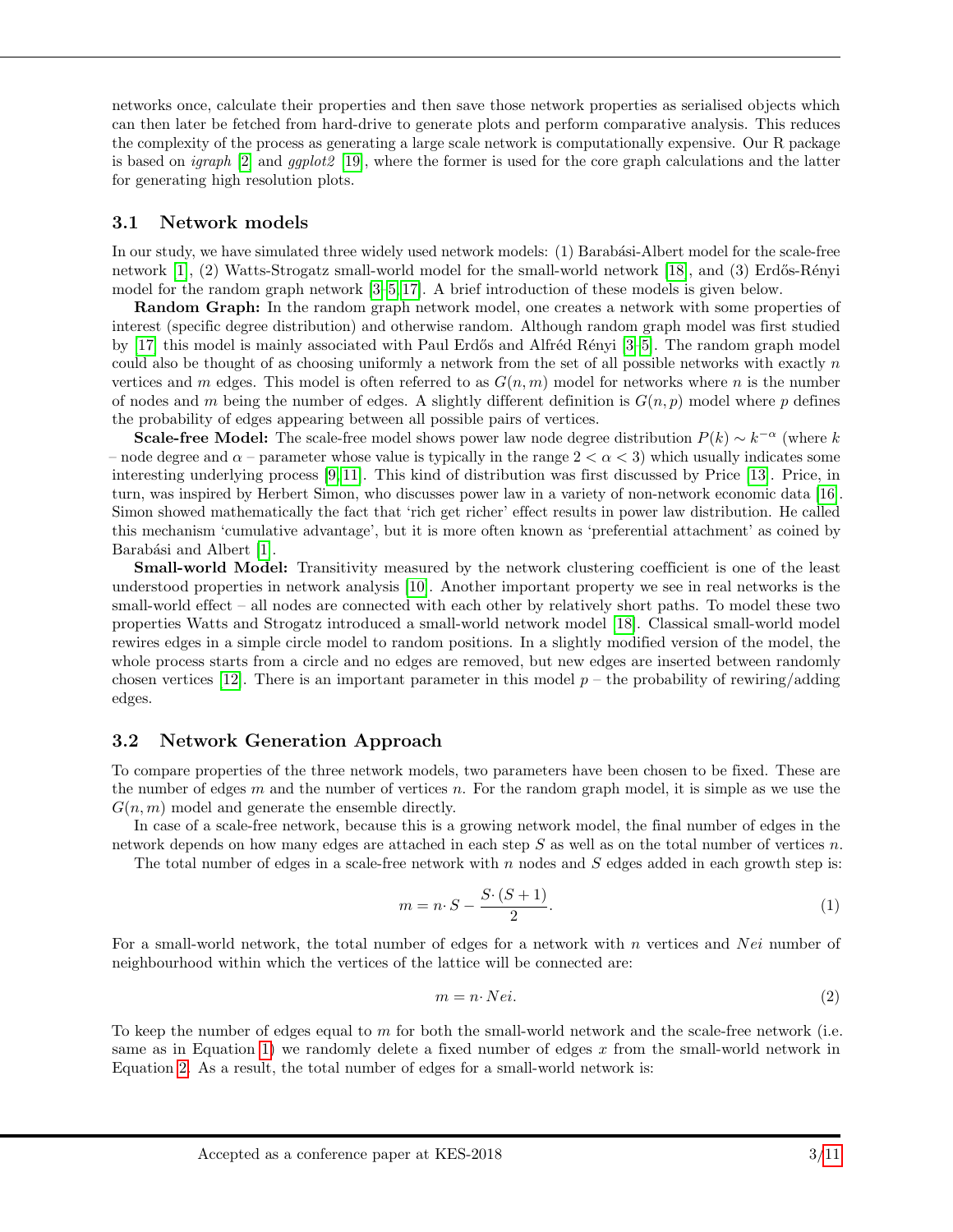| S  |     | $Nei$ Number of edges in a network                                              |
|----|-----|---------------------------------------------------------------------------------|
|    | -2  | 197, 397, 597, 797, 997, 1197, 1397, 1597, 1797, 1997, 3997, 5997, 7997, 9997,  |
|    |     | 11997, 13997, 15997, 17997, 19997                                               |
|    | 4   | 390, 790, 1190, 1590, 1990, 2390, 2790, 3190, 3590, 3990, 7990, 11990, 15990,   |
|    |     | 19990, 23990, 27990, 31990, 35990, 39990                                        |
| 8  | - 8 | 764, 1564, 2364, 3164, 3964, 4764, 5564, 6364, 7164, 7964, 15964, 23964, 31964, |
|    |     | 39964, 47964, 55964, 63964, 71964, 79964                                        |
| 16 | -16 | 1464, 3064, 4664, 6264, 7864, 9464, 11064, 12664, 14264, 15864, 31864, 47864,   |
|    |     | 63864, 79864, 95864, 111864, 127864, 143864, 159864                             |

<span id="page-3-3"></span>Table 1. Number of edges for different values of S and Nei

<span id="page-3-1"></span>
$$
m = n \cdot Nei - x. \tag{3}
$$

If we now solve both Equations [1](#page-2-1) and [3](#page-3-1) for  $x$ :

<span id="page-3-2"></span>
$$
x = n \cdot (Nei - S) + \frac{S \cdot (S + 1)}{2} \tag{4}
$$

From Equation [4,](#page-3-2) we can see that number of deleted edges does not depend on the number of vertices when Nei and S are equal as the first part of the equation on the right-hand side becomes 0. Due to this, in our comparison, we have considered S and Nei parameters to be equal. When it is  $0, \frac{S(S+1)}{2}$  might not have an impact on the type of the model for a large number of vertices as long as  $S$  is comparatively small. In our comparisons, we have considered  $S$  up to 16. The value is chosen as power of 2, where the power is from 1 to 4 i.e.  $S \in \{2, 4, 8, 16\}.$ 

We have generated networks for scale-free and random graphs with  $n$  vertices and  $m$  edges. The number of edges is calculated from Equation [1,](#page-2-1) which is the number of edges we get in scale-free networks for a different number of vertices n. For small-world networks, first, a lattice with n vertices and Nei number of neighbourhood within which the vertices of the lattice will be connected is generated. From the generated lattice, x edges (Equation [4\)](#page-3-2) are randomly removed. After that, the edges are rewired with probability  $p$  to obtain small-world network.

Following the process described above, we obtained networks of the three discussed models that are comparable as they have the same number of nodes and edges which, in turn, enables comparative analysis of different networks' properties including clustering coefficient, different types of centralities and average shortest paths.

### <span id="page-3-0"></span>4 Design of the Experiment

We have varied a number of parameters to generate different networks within three models. For all three network types we have  $n \in \{100, 200, 300, 400, 500, 600, 700, 800, 900, 1000, 2000, 3000, 4000, 5000, 6000, 7000, 8000,$ 9000, 10000} vertices. For scale-free networks  $\alpha \in \{1.5, 1.75, 2, 2.25, 2.5, 2.75, 3, 3.25, 3.5\}$  and for small-world networks  $p \in \{0.3, 0.4, 0.5, 0.6, 0.7\}$  are used.

The number of edges for scale-free and small-world networks is calculated using Equations [1](#page-2-1) and [3](#page-3-1) respectively. For the random graph, we have used  $G(n, m)$  model where the number of edges is directly defined. Note, that number of edges will be the same for all networks for a given set of S and Nei values. Table [1](#page-3-3) shows the number of edges which correspond to each S and Nei parameters for each vertex count defined from set n.

In our simulation, we have shown empirically that our method keeps the number of edges and vertices the same for all types of networks and is consistent with Equations [1](#page-2-1) and [3.](#page-3-1)

For each combination of  $\alpha$  and  $p$ , both S and Nei are increased as a power of 2. S, Nei  $\in \{2, 4, 8, 16\}$ . The reason behind keeping S and Nei the same is described in Section [3.2.](#page-2-0) Each of the networks was generated 30 times, and the mean for each analysed property was calculated over those 30 samples. Table [2](#page-4-1) summarises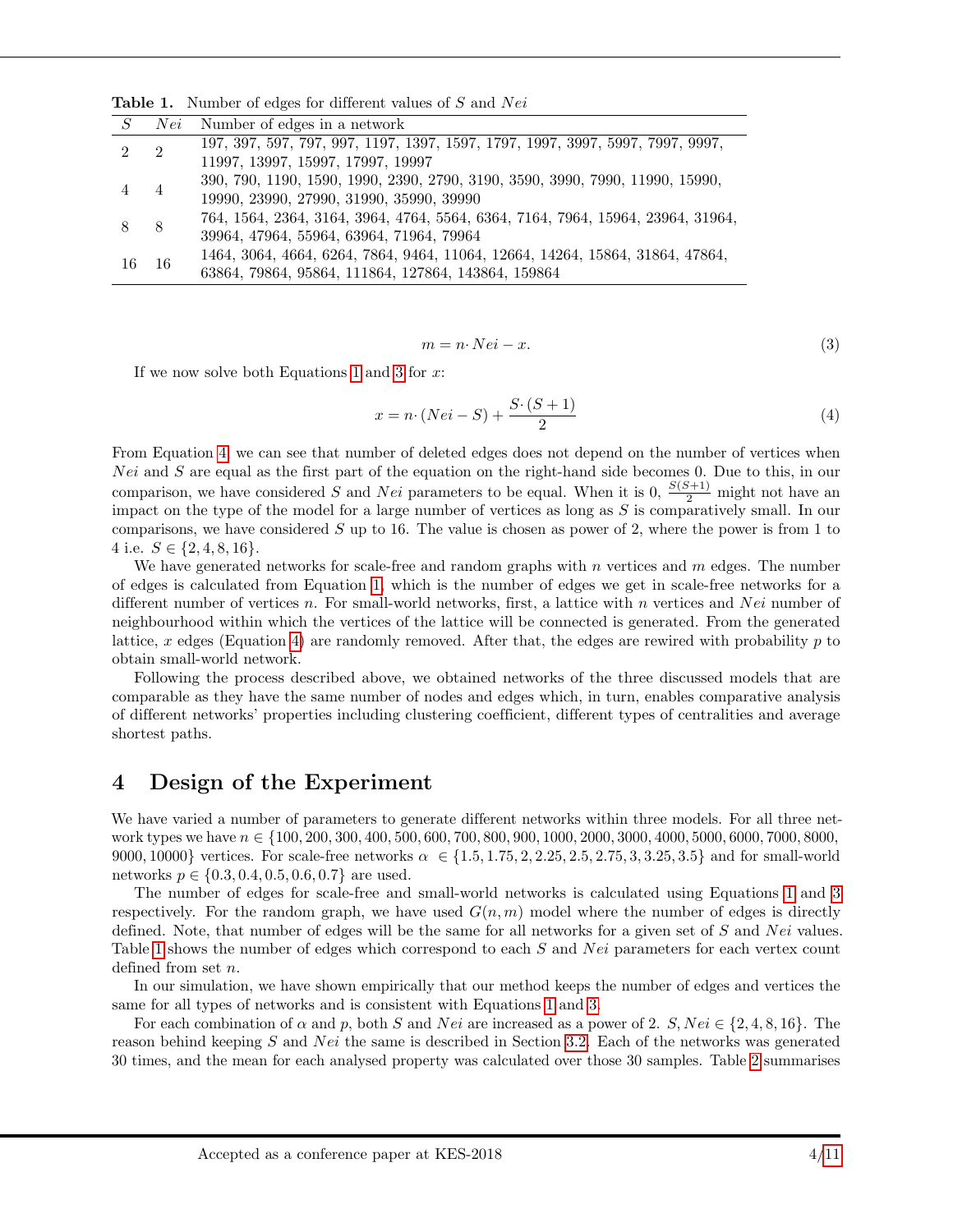| Network Model | $n_{\rm}$ | $\alpha$            | $\boldsymbol{p}$ | $ S $ or $ Nei $                       | Sampling                |  |  |  |
|---------------|-----------|---------------------|------------------|----------------------------------------|-------------------------|--|--|--|
| Scale-free    | 19        | $19 \times 9 = 171$ |                  | $171 \times 4 = 684$                   | $684 \times 30 = 20520$ |  |  |  |
| Small-world   | 19        |                     |                  | $19 \times 5 = 95$ $95 \times 4 = 380$ | $380 \times 30 = 11400$ |  |  |  |
| Random Graph  | -19       | 19                  |                  | 19                                     | $19 \times 30 = 570$    |  |  |  |
|               |           |                     | Total            | 1083                                   | 32490                   |  |  |  |

<span id="page-4-1"></span>Table 2. Number of simulated networks.

the total number of generated networks. Without sampling, we have in total 1,083 different types of networks with different parameters.

## <span id="page-4-0"></span>5 Results and analysis

In this section, we present results that were obtained using the NetSim framework for five different properties and three different network models with varying size and density.

#### <span id="page-4-2"></span>5.1 Number of Edges and Vertices



Figure 1. Edge and Vertices plot for random graph networks, small-world networks, and scale-free networks;  $S = 2$   $Nei = 2$ .

Figure [1](#page-4-2) shows the number of edges in relation to the number of vertices for different networks. Plots for all networks overlap and form a straight line. This is because in each of the networks we have the same number of vertices and edges which shows empirically that our proposed method described in Section [3.2](#page-2-0) is viable. In Figure [1](#page-4-2) the number of edges in relation to the number of vertices is presented for  $Nei = 2$  and  $S = 2$  and the same trend holds for all other experimental settings from Table [1.](#page-3-3)

### 5.2 Closeness Centrality

Figure [2](#page-5-0) shows mean closeness centrality in relation to the number of edges. Closeness centrality is expected to have higher values in social networks due to the small-world effect, which implies that every vertex should be connected with other vertices via a short path even if the network is large.

As network size is increased closeness centrality decreases for all types of networks. This is because all generated networks become sparser as they grow in terms of the number of vertices (i.e. moving from left to right of a single plot). Although we have increased the number of vertices and edges together, the number of edges is not increased sufficiently with respect to vertices to maintain a dense network. However, increasing the value of S and Nei implies more edges, thus a denser network. For the value of 16 of both Nei and S, the simulation results in networks with the biggest number of edges among all generated networks. For  $Nei = 16$ and  $S = 16$  mean closeness centrality is similar for all generated networks. This implies that as the network density grows, different types of networks might exhibit similar behaviour in terms of closeness centrality.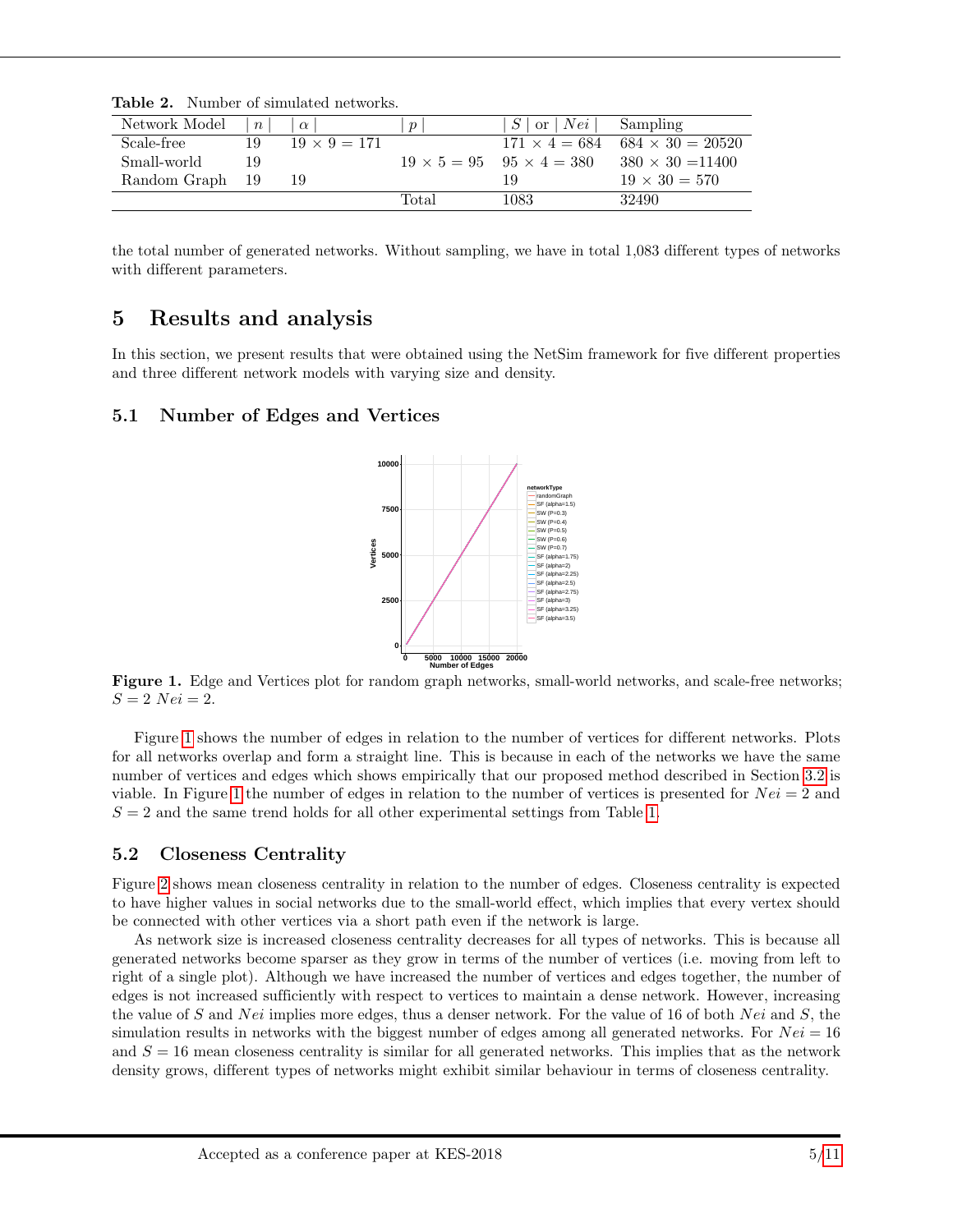<span id="page-5-0"></span>

Figure 2. Closenesss Centrality in relation to edges for random graph, small-world, and scale-free networks with different values of S and Nei.

When comparing different network types, one can see that random graph has the lowest value for mean closeness centrality. This is something expected as a purely randomly grown network does not have the small-world effect. Scale-free networks with higher values of  $\alpha$  seem to have a higher value of mean closeness centrality. This might, in turn, imply that the 'rich get richer' effect has a positive impact on the mean closeness centrality of the entire network.

### 5.3 Betweeness Centrality

Betweenness centrality is a measure of how much influence a vertex has on the information flow within a network. We see a linear increase in the mean betweenness centrality values for all the networks with increasing size of the network (Figure [4\)](#page-7-0). This is because as a network becomes bigger regarding the number of vertices, each vertex lies between more vertices in general.

One important observation here is that there are two clusters of networks in each of the plots. There is a clear difference between scale-free networks and small-world/random networks. As we make networks denser by increasing values for S and Nei, networks in those two clusters remain separate but tend to behave more like each other within the same cluster. We also see that as the network gets denser, betweenness centrality decreases.

Scale-free networks tend to have lower values of betweenness centrality, and the value decreases with growing values of  $\alpha$ . This can imply that the 'rich get richer' effect is responsible for the decrease in mean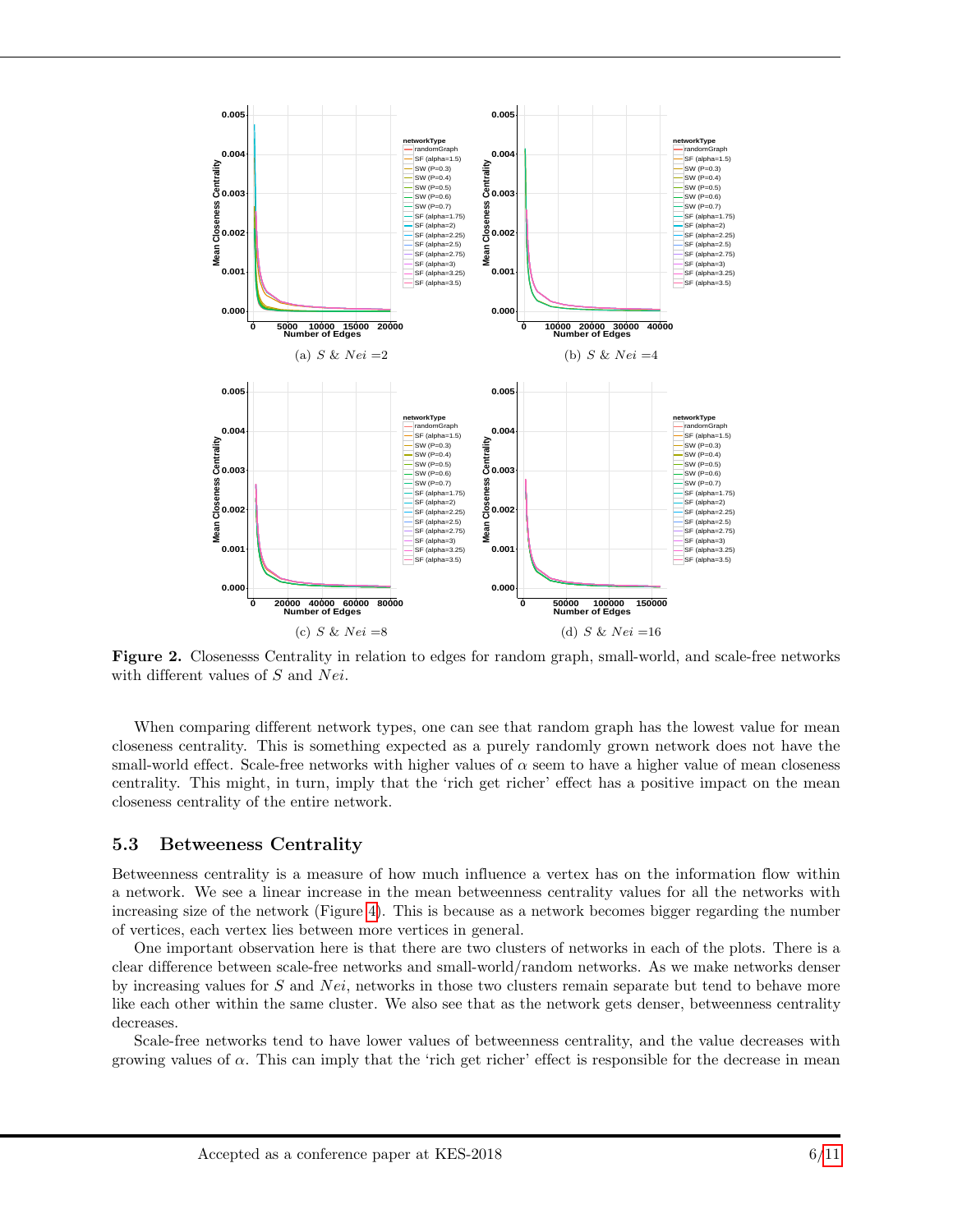

Figure 3. Betweenness Centrality in relation to edges for random graph, small-world, and scale-free networks with different values of S and Nei.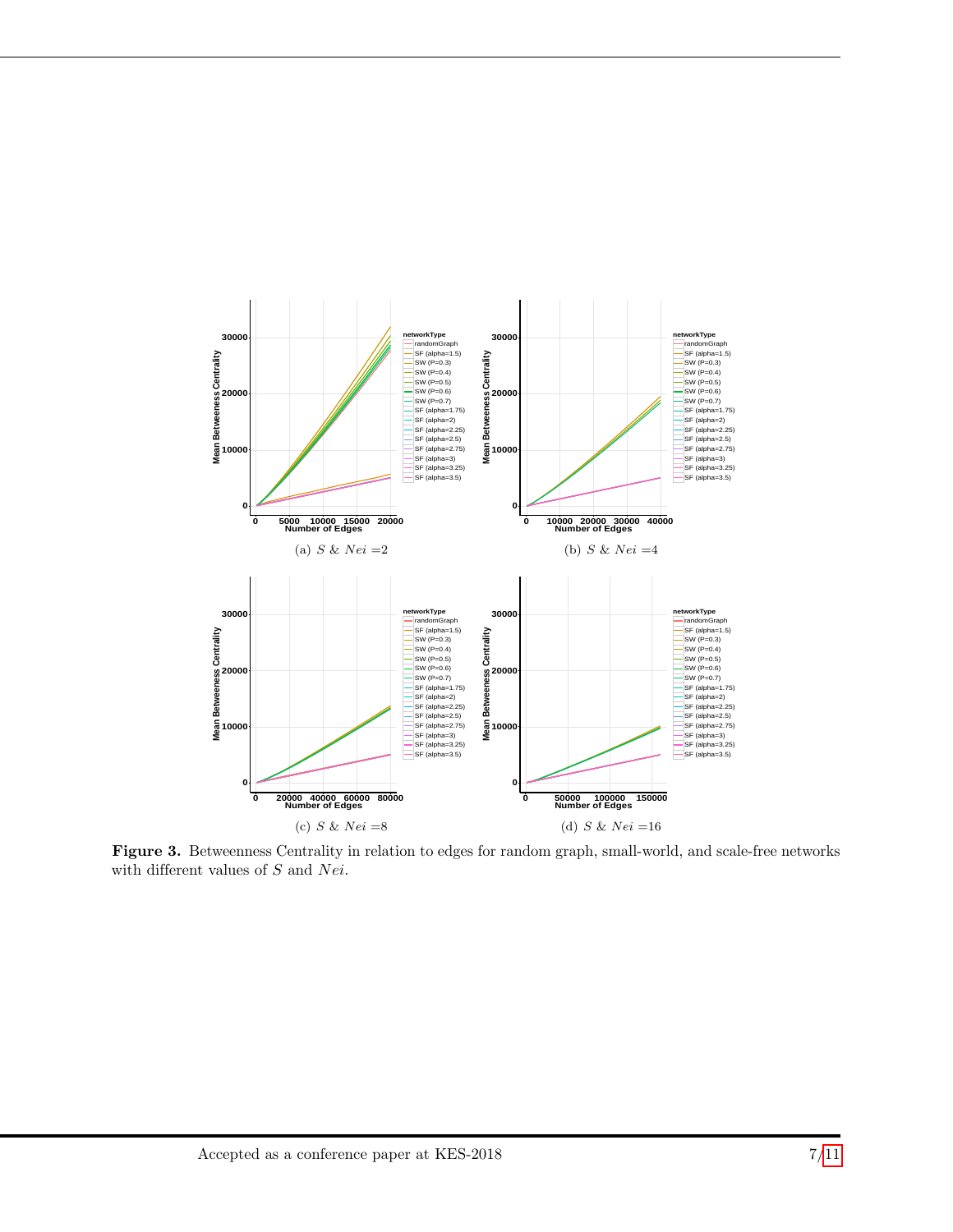betweenness centrality values. Although for small-world and random networks this centrality measure is far higher than scale-free networks, randomness tends to play a negative role here. We see that with small-world networks, higher values of p tend to have lower mean betweenness centrality although they lie in the upper cluster.



### <span id="page-7-0"></span>5.4 Average Shortest Path

Figure 4. Average Shortest Path in relation to edges for random graph, small-world, and scale-free networks with different values of S and Nei.

The average shortest path is calculated as the mean shortest path for all pairs of vertices. In our analysis, the average of shortest paths between all pairs of vertices is plotted against the number of edges in Figure [4.](#page-7-0)

It is interesting to see that when S and Nei are increased, resulting in a denser network, the shortest path is decreased for all three types of networks with different parameters. This implies that the small-world phenomena are more apparent in a denser network and this is true for every small-world, random graph, and scale-free network.

Small-world networks with lower values of  $p$  tend to have longer average shortest paths, whereas networks with higher values of  $p$  have shorter average shortest path. This is intuitive as having lower values of  $p$ means fewer connections are rewired in our networks from the initial lattice which has a high clustering coefficient but lower intensity of the small-world phenomenon i.e. longer shortest path. When the value of p is increased, it gets closer to a random network, which has a shorter average geodesic path. We can also see this phenomenon for the simulated random networks, which have a very short average geodesic path.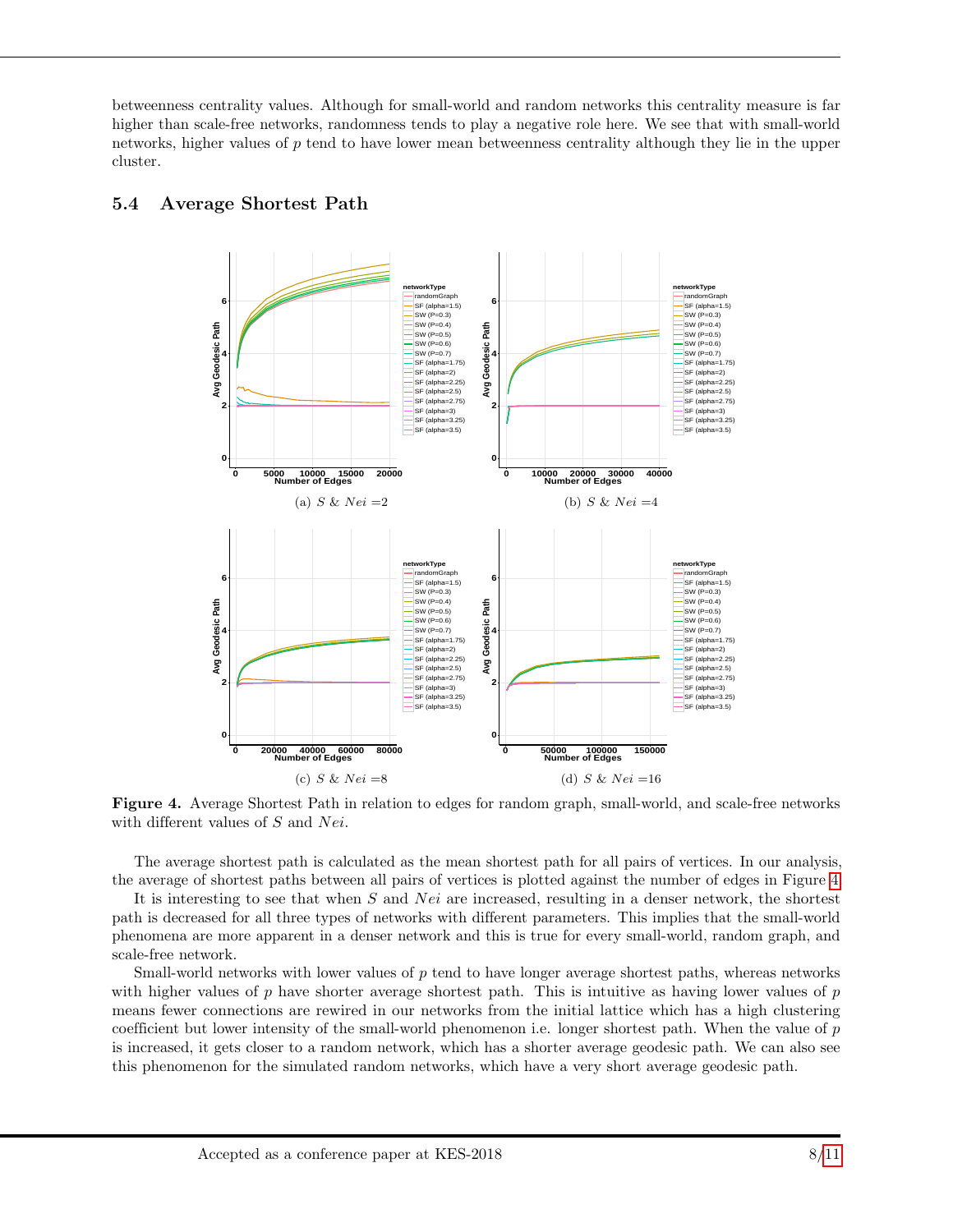Interestingly, size of the network does not seem to influence the value of average geodesic/shortest path of scale-free networks, and they stay almost constant. Whereas, for the cases of small-world and random graph networks, as the number of edges and vertices increase, the average shortest path also increases. In fact, for some of the scale-free networks, increasing the size of the network tends to result in smaller values of the average geodesic paths. This is expected, as new edges tend to be attached to vertices where we already have edges due to the 'rich get richer' phenomena. This results in a stable value of average geodesic path with regards to the size of the network.

One important note for all the plots in Figure [4](#page-7-0) is that as we go right on the x-axis, we have more edges and vertices as detailed in Table [1.](#page-3-3) However, with a higher number of vertices, the network tends to become sparser as we are not increasing the number of edges at a rate which will keep the density constant. On a single plot, when we move from left to right, we have sparser and larger networks while in four plots with different parameters of S and Nei, increasing the number of S and Nei results in denser networks.

### 5.5 Global Clustering Coefficient

<span id="page-8-0"></span>The global clustering coefficient (a.k.a. transitivity) is measured as the ratio of the triangles (for three vertices it includes three closed triplets) to the connected triples in networks.



Figure 5. Global Clustering Coefficient in relation to edges for random graph, small-world, and scale-free networks with different S and Nei.

We observe larger values for transitivity for small-world networks with lower values of  $p$ , which is expected (Figure [5\)](#page-8-0). The lower the values of p, the smaller the number of connections that are rewired, and the network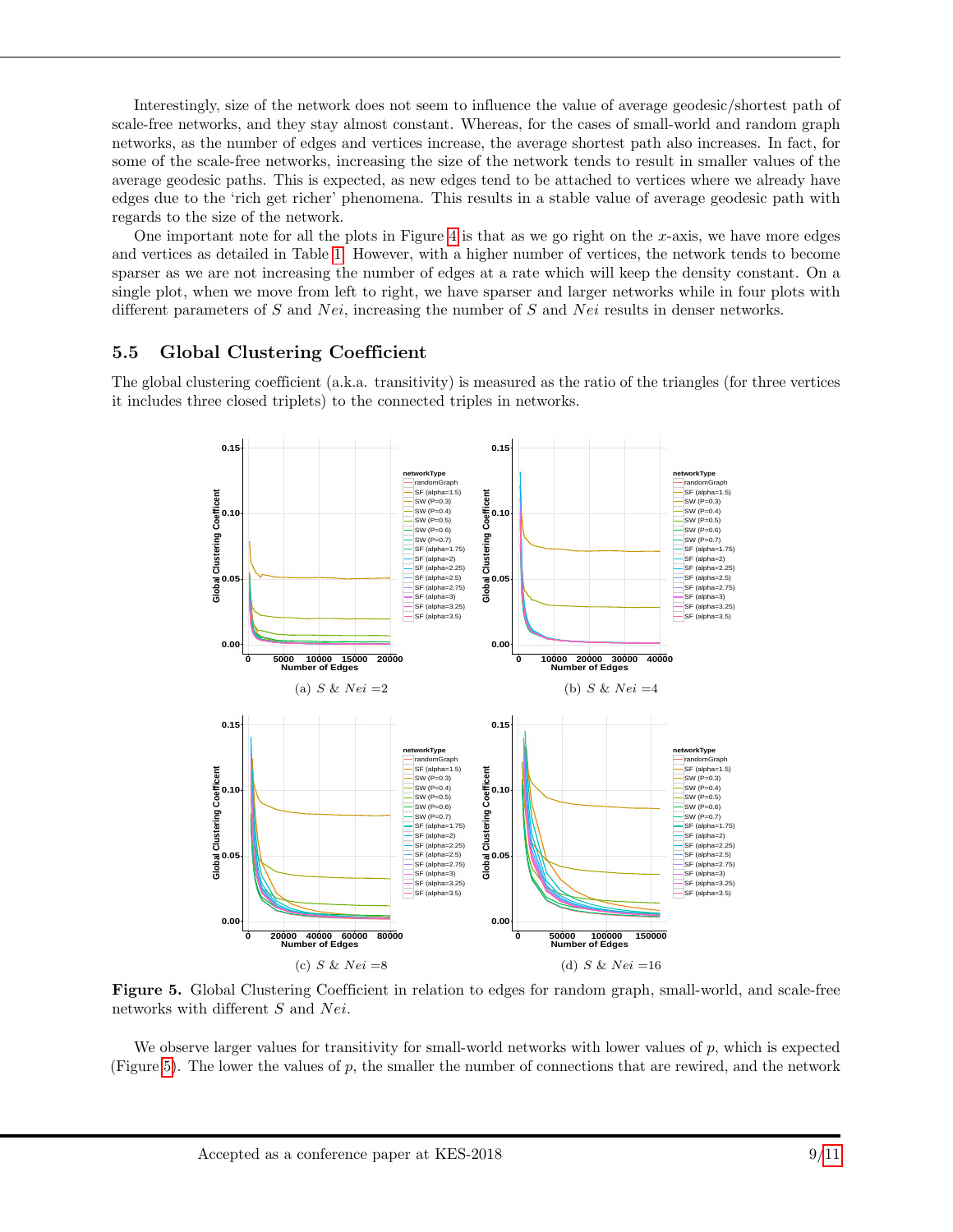is closer to the initial lattice which has a higher number of connected triples. Also, scale-free network tends to have lower values of transitivity and it decreases with increasing  $\alpha$  (Figure [5\)](#page-8-0). This is also expected as a scale-free network is biased towards already existing links, and they are not evenly spread, resulting in a lower number of connected triples. Another important observation is that transitivity seems to be constant with respect to increasing number of edges and vertices but not density. With denser networks (increasing S and Nei) transitivity tends to decrease until it reaches a stable point. This is more visible with small-world networks that have a smaller number of edges rewired. Other networks seem not to be significantly influenced by the changes in density.

# <span id="page-9-1"></span>6 Conclusions

Our NetSim software allowed us to conduct a simulation study that resulted in comparative analysis of three main network models: random, small-world and scale-free. For all generated networks, we analysed closeness and betweenness centrality as well as average shortest path and global clustering coefficient.

Our experiments allowed to compare selected properties of different network models. The conducted study revealed some interesting insights into how different network structures influence the properties in question.

Results for clustering coefficient and average shortest path confirmed the analytical results that are known for the three considered models [\[10\]](#page-10-13). Additionally, it is apparent that for scale-free networks the average shortest path does not depend on network density, whereas for small-world and random networks the average shortest path decreases as the density increases. The clustering coefficient achieves the highest value, regardless of the density, for the small-world network with the smallest probability of rewiring  $p = 0.3$ . This confirms the theoretical consideration as this network in its structure, is closest to regular lattice which has very high clustering.

For closeness centrality, especially for denser networks, there is not much difference across the network models. For sparse networks, closeness centrality tends to be smaller for small-world and random networks than scale-free networks. For scale-free networks, density does not influence closeness centrality, and it becomes stable. Whereas, for small-world and random networks the closeness centrality increases as the network gets denser. For betweenness centrality, there is a clear difference between scale-free networks and other models. Betweenness for scale-free networks is consistently smaller compared with other models. We attribute that to the 'rich get richer' phenomenon that causes a concentration of edges in hub nodes. This study offers a generic network simulator and a set of analyses which have revealed some interesting, and previously unknown characteristics of the networks. Our results indicate that only by looking at a wide spectrum of generated networks we can identify extraordinary phenomena (e.g. mean betweenness centrality differentiates a scale-free network from a random graph or small-world network) that can otherwise be overlooked. Such information is useful not only to identify the type of real-world networks but also to calculate properties that can not be derived analytically.

## <span id="page-9-0"></span>References

- 1. A.-L. Barabási and R. Albert. Emergence of scaling in random networks. science, 286(5439):509–512, 1999.
- <span id="page-9-2"></span>2. G. Csardi and T. Nepusz. The igraph software package for complex network research. InterJournal, Complex Systems, 1695(5):1–9, 2006.
- <span id="page-9-3"></span>3. P. Erdős and A. Rényi. On random graphs i. *Publicationes Mathematicae (Debrecen)*, 6:290–297, 1959.
- 4. P. Erdős and A. Rényi. On the evolution of random graphs. Publ. Math. Inst. Hung. Acad. Sci, 5(17-61):43, 1960.
- <span id="page-9-4"></span>5. P. Erdős and A. Rényi. On the strength of connectedness of a random graph. Acta Mathematica Hungarica, 12(1-2):261–267, 1961.